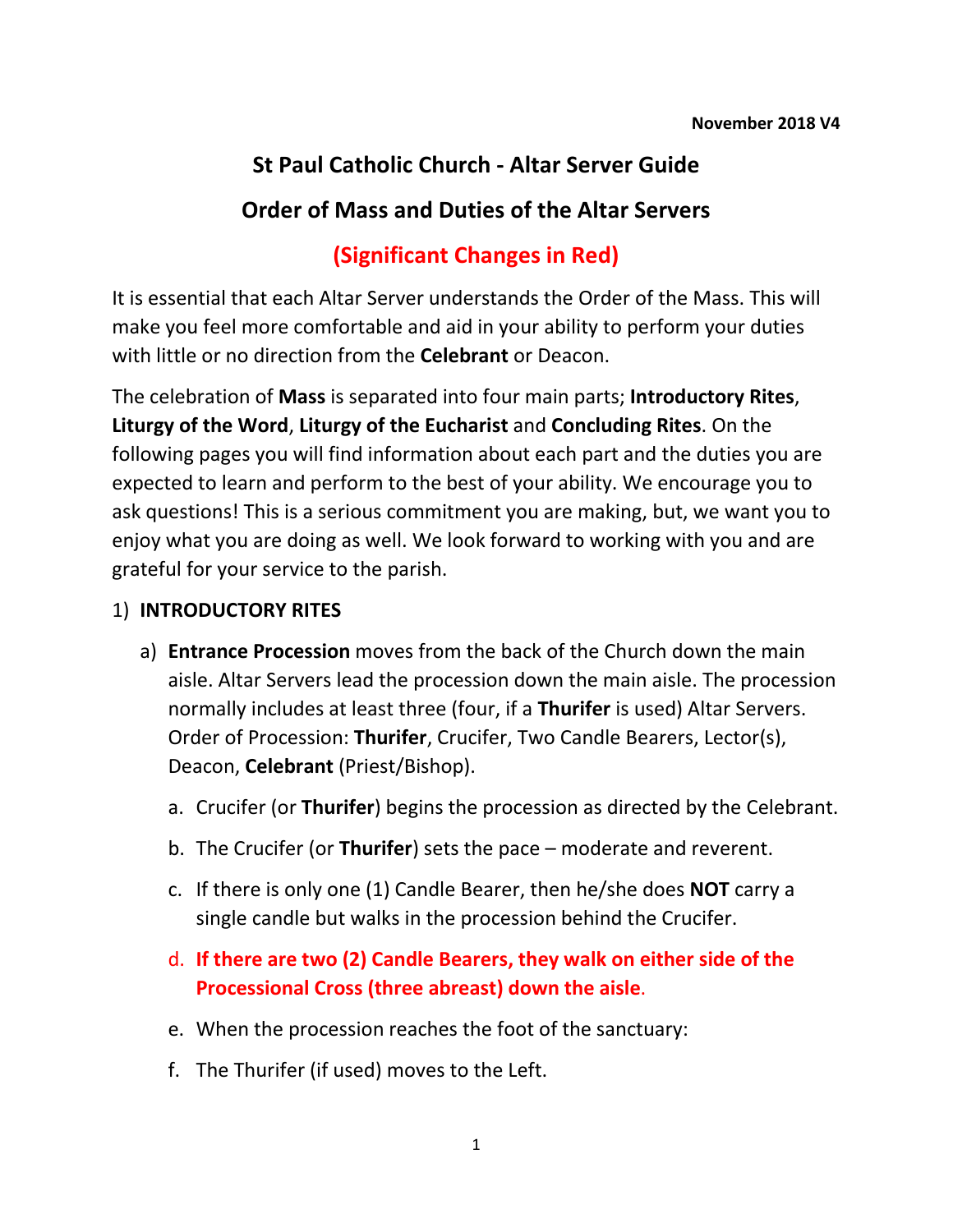- g. The Crucifer moves to the right side (Same side as the stand for the Processional Cross)
- h. The Candle Bearers move, one to the left and one to the right, leaving a space in the center for the Celebrant(s) and Deacon.
- i. The Celebrant(s) and Deacon stop in the center to genuflect.
- **j. If there is a fourth Altar Server (not the Thurifer and NOT carrying anything – he/she genuflects at the Altar after the Celebrant/Deacon and moves directly to his/her seat**

**General Rule #1 – Altar Servers - Do NOT attempt to Genuflect if you are carrying something. The Crucifers and Candle Bearers do NOT Genuflect but do a simple bow.** 

- k. The Celebrant(s) and Deacon go up to reverence the altar.
- l. The Crucifer enters the sanctuary and replaces the **Processional Cross** in its stand, walks **in front of the altar** (stopping to face the ALTAR and bow) and stands by one of the chairs.

#### **General Rule #2:**

**BEFORE and AFTER MASS - Anytime you cross in FRONT of the TABERNACLE WITHOUT anything in your hands, or in a Procession, you stop, face the Tabernacle, bow and continue with the action.** 

**DURING MASS - Anytime you cross in FRONT or BEHIND the ALTAR WITHOUT anything in your hands, or in a Procession, you stop, face the Altar, bow and continue with the action.** 

**m.** The Candle Bearers place the candles in their stands and move to their seats. The Candle Bearer on the right (Epistle side of the Altar - stops to facing the Altar and bows). **All remain standing, hands folded.**

**General Rule #3** – When not actively engaged in carrying something your hands should be together (as in praying). **"Your Hands Belong to God"** during the Mass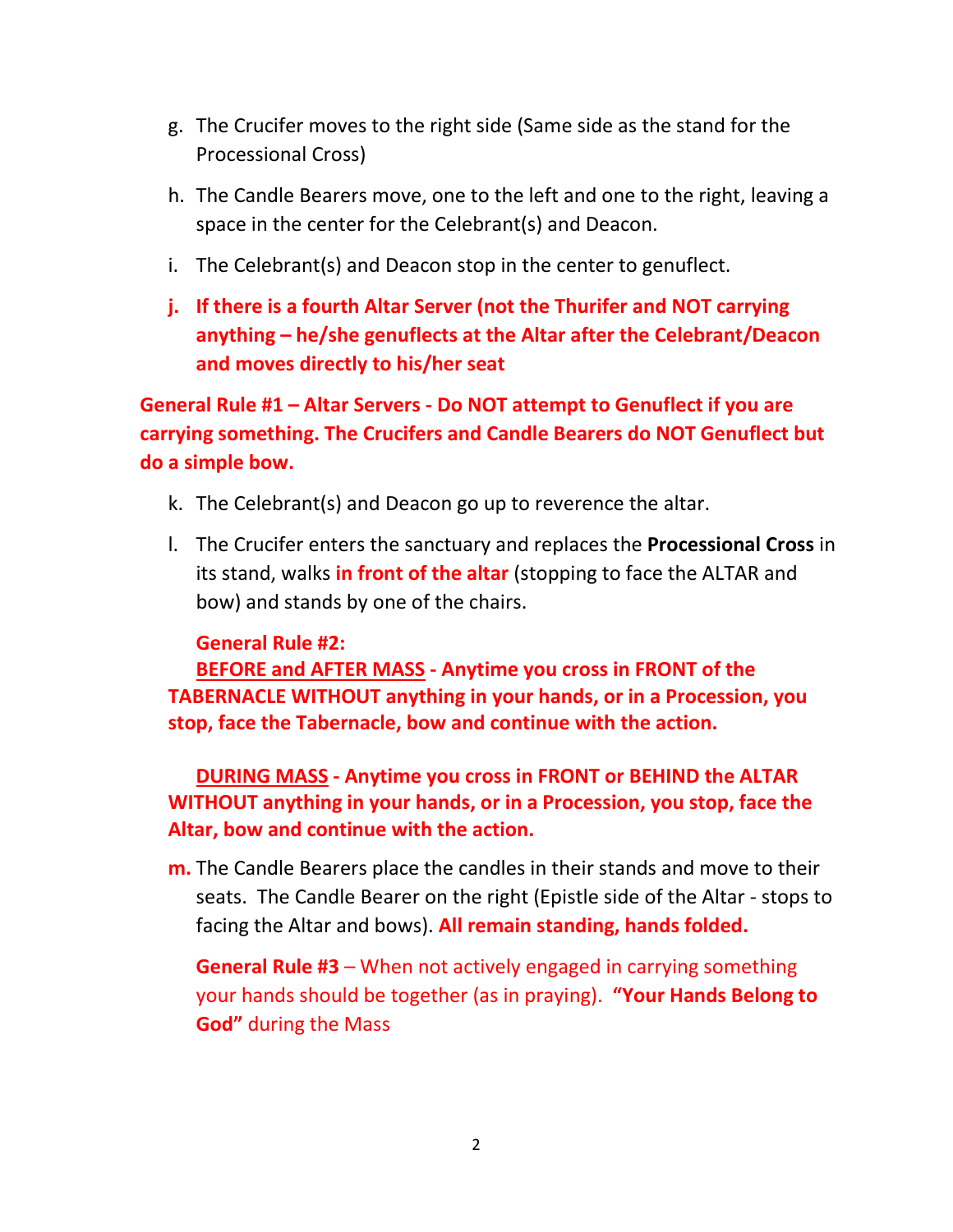- b) **Sign of the Cross and Greeting by the Celebrant** The Celebrant greets the people. All (to include the Altar Servers) bless themselves with the Sign of the Cross.
- c) **Blessing and Sprinkling of Holy Water** (Only performed on special occasions) When used in the Liturgy, a designated Altar Server retrieves the **Aspersorium** (Holy Water Bucket) and **Aspergillum** (Sprinkler) from the lower shelf of the Credence Table (stopping to face the Altar and bow) then moves to the Celebrant and bows).

# **General Rule #4 – Anytime you hand or receive a Sacred Item from the Celebrant you bow**.

- a. The Altar Server carries the **Aspersorium** and **Aspergillum** and accompanies the Celebrant as he blesses the people with Holy Water.
- b. **The Altar Server should be on the right of the Celebrant.**
- c. Ideally, these special instructions will be discussed before Mass in the Sacristy. This is typically done during the Easter Season and on the Feast of the Baptism of the Lord.
- d. When it is done, the Penitential Rite is omitted. At the end of the Sprinkling of Holy Water – the Altar Server and Celebrant return to the base of the Sanctuary and bow.

### e. **The Altar Server returns the Aspersorium (Holy Water Bucket) and Aspergillum (Sprinkler) to its shelf below the Credence Table**.

- d) **Penitential Rite** The Altar Servers should memorize the appropriate responses and say them clearly.
- e) **Kyrie** (Lord Have Mercy) Said or sung unless used in one of the Penitential Rites.
- **f) Gloria** All servers should learn this prayer and be able to pray it with the people. This hymn is said or sung on all Sundays except during Advent or Lent and on great feasts and solemnities. **All stand hands folded during the Gloria.**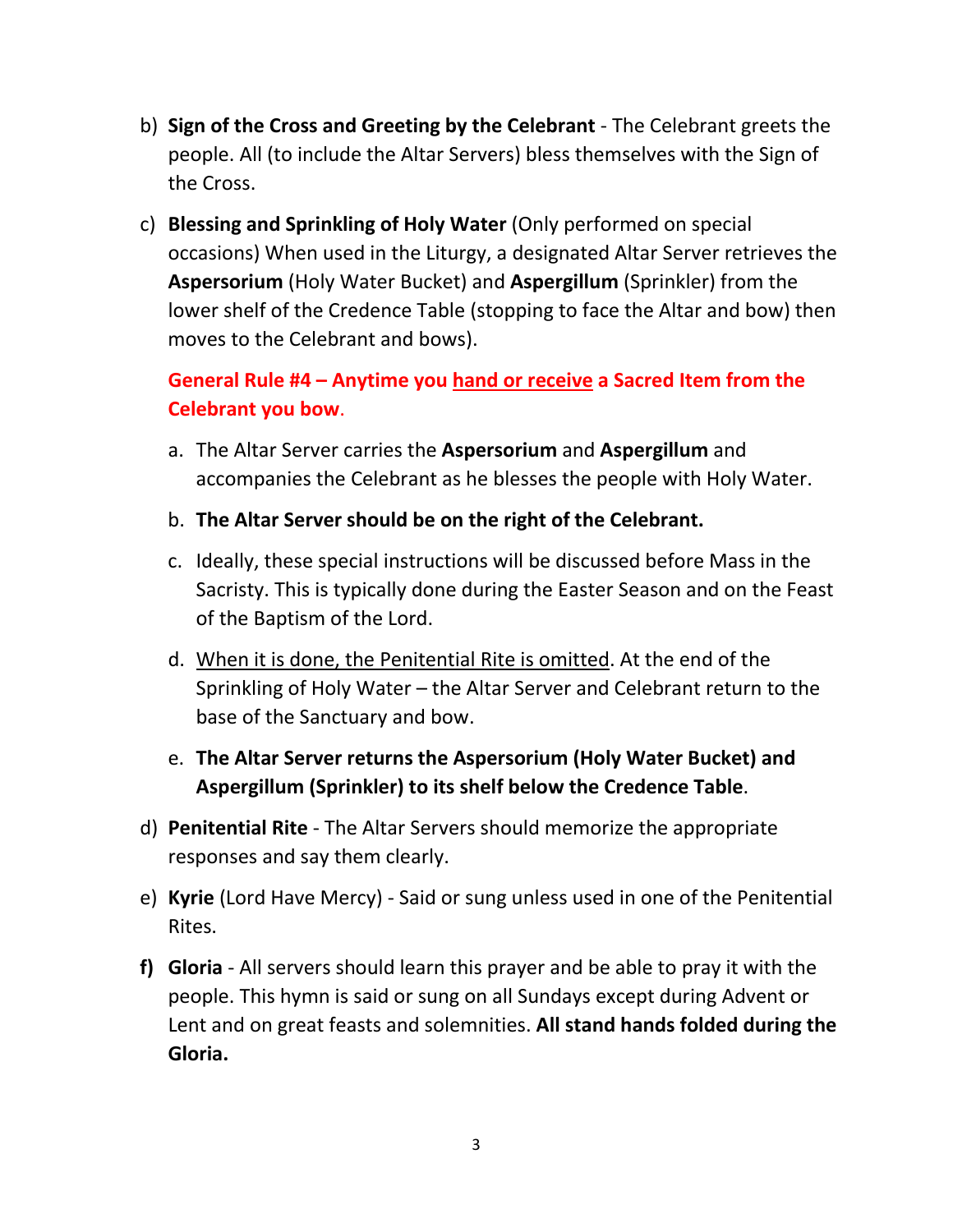- g) **Collect (Opening Prayer)** The Altar Server closest to the **Roman Missal** will hold the **Roman Missal** until "**I believe in the Holy Spirit**."
	- (1) **With a Deacon, the Altar Server will proceed to the Deacon (stopping to face the Altar and bow).** The Deacon will open the **Roman Missal** to the correct prayer. The **Altar Server will then stand with the Roman Missal open in front of the Celebrant.**
	- **(2)** At the end of the Collect, the Celebrant may close the **Roman Missal**. **However, the Altar Server remains in place until the Celebrant sits down.**
	- **(3) The Altar Server then moves back to his/her chair (stopping to face the Altar and bow) and places the Roman Missal on the small table.**
	- b. The other Altar Servers, along with the people, respond "Amen". **This prayer concludes the Introductory Rites, at which point all sit.**
- **2) LITURGY OF THE WORD**
	- a) **First Reading** Read by the Lector. **Altar Servers remain seated during the First Reading**.
	- b) **Responsorial Psalm** Usually led by the **Cantor** (leader in song) but may be recited by the **Lector**. **Altar Servers remain seated and respond with the people**.
	- c) **Second Reading -** Read by the Lector. During most weekday Masses, there is no second reading. **Altar Servers remain seated during the second reading**.
	- d) **Gospel Acclamation** An "Alleluia" is sung during most of the year as a preparation for the Gospel. During Lent, "Praise to You Lord Jesus Christ" is sung. When the Acclamation is not sung, it is omitted.
	- e) **Gospel Reading** -

**Note - Daily Mass uses the Lectionary (not the Book of Gospels) therefore, does NOT have the Processional Candles flank the Celebrant/Deacon at the Ambo for the Gospel Reading. Likewise,**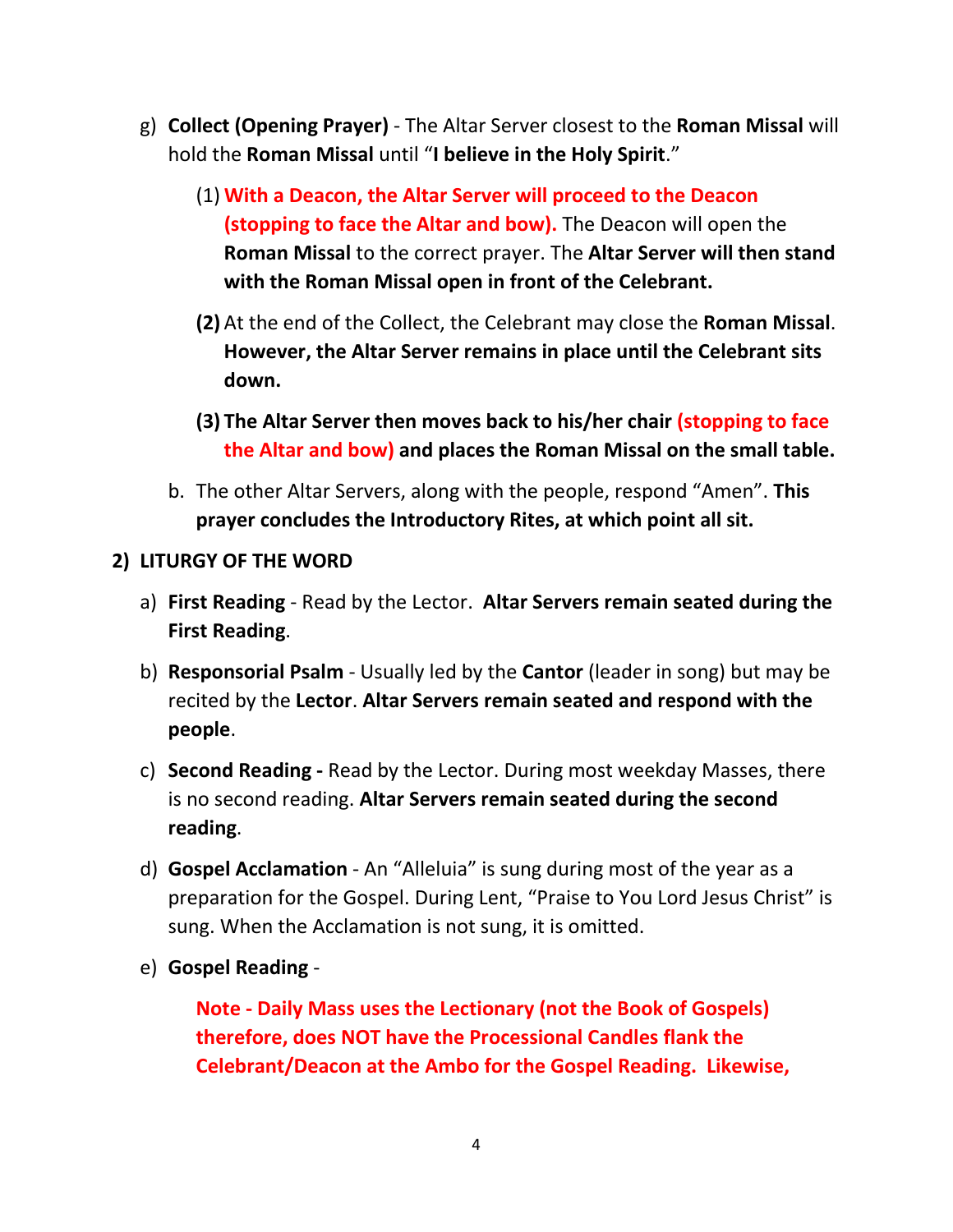# **Wednesdays, while the Lectionary Processes, it does NOT have the Candle Bears escorting**

- a. **With only one (1) Altar Server (**As in the Processional if only one Altar Server is present, the **Processional Candles** are **NOT** used. The single Altar Server simply stands with hands folded and listens to the Gospel.
- b. **With two (2) Altar Servers (Crucifer and one other) -** they both retrieve the **Processional Candles** from their stands. Move by the most direct way to either side of the Altar. The one Candle Bearer going to the Epistle side of the Altar stops to face the Altar and bows before moving to the **Epistle side of the Altar**. The Deacon or Celebrant takes the **Book of Gospels** from the Altar and turns to process to the Ambo. When turned, the Altar Servers will turn to face the Ambo (lectern) and process to the Ambo. They will stop and with one candle bearer on each side, face each other at the Ambo. (You can rest the **Processional Candles** on the floor – be careful with the flame especially with long hair). **While in a procession the Epistle Candle Bearer DOES NOT stop to face the Tabernacle and bow).**
- c. **With three (3) Altar Servers –** the Candle Bearers from the Procession will both retrieve the processional candles from their stands and proceed as above.
- d. Everyone stands for the proclamation of the Gospel.
- e. Once the Gospel has been proclaimed, there could be two actions:
	- (1) The Celebrant/Deacon returns the Book of Gospels to its stand next to the Credence Table. **Altar Servers do NOT accompany the Celebrant/Deacon**.
	- (2) The Celebrant/Deacon leaves the Book of Gospels on the Ambo to serve as a reference during the Homily.
	- (3) The Altar Servers should pause to see which of the two actions take place. Then return the **Processional Candles** to their stand and be seated for the **Homily**.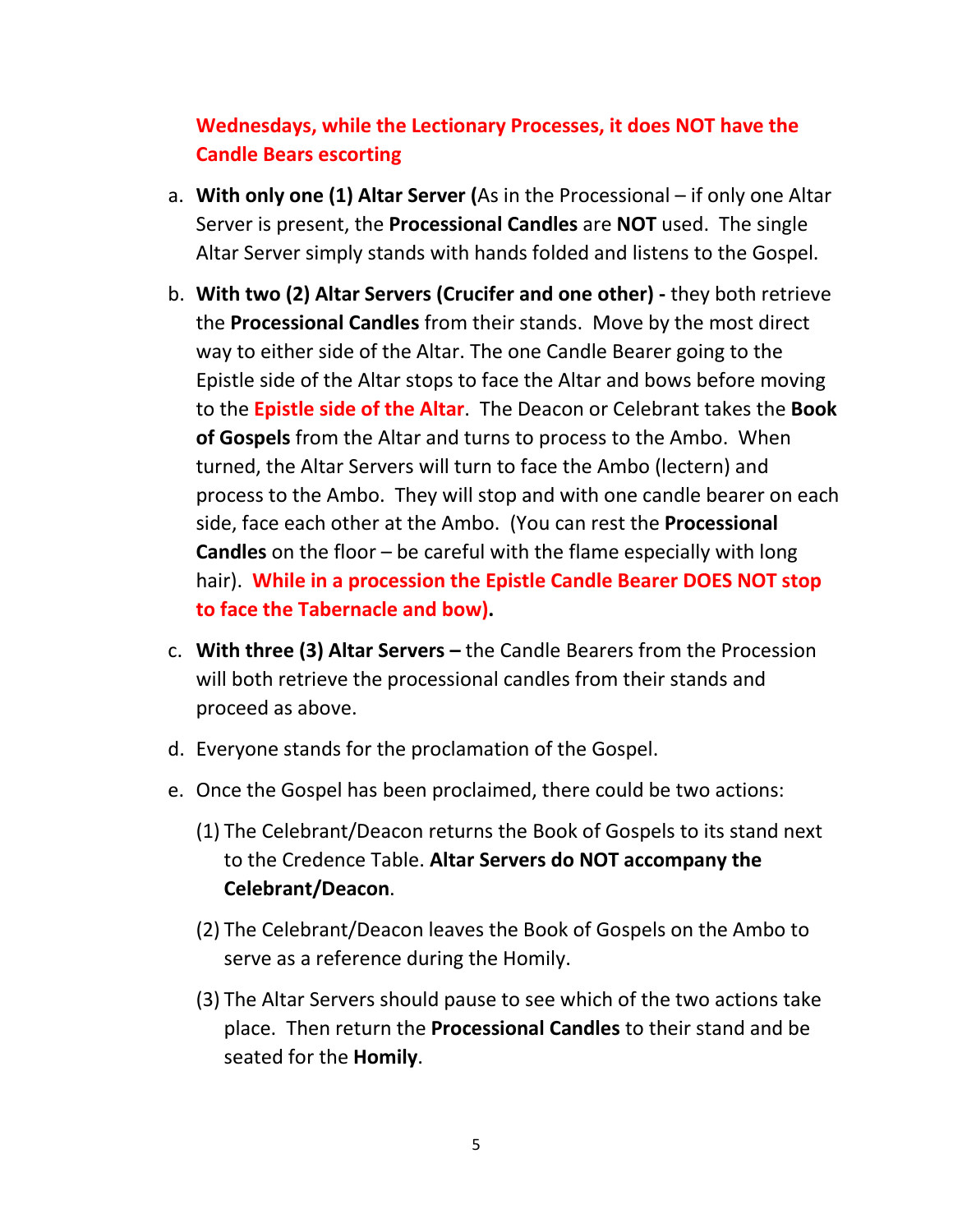- f) **Homily** Explanation of the Sacred Readings and applied to the experiences of today. **Altar Servers sit with their hands in their lap or on their legs during the homily**. **Do NOT cross your legs, slouch, or look at the congregation during the Homily. Your focus should be on the Celebrant/Deacon giving the Homily.** 
	- (1) When the **Homily** is complete there are two possible actions:
		- **(a)** The Celebrant may say "Please Stand" and start the **Profession of Faith (Creed)**. **Altar Servers stand and recite the Creed.**
		- **(b)** The other action is that the Celebrant returns to his chair, sits for a moment of reflection, at the end of which he stands and starts the Creed. **While the Celebrant is seated, the Altar Servers are seated. When the Celebrant stands, the Altar Servers stand (in unison), with hands folded to recite the Creed.**
- **g) Profession of Faith (Creed)** It is our Creed that summarizes our belief in the Father, Son and Holy Spirit. **Altar Servers stand with hands folded during the recitation of the Creed.**
- h) **Prayers of the Faithful (General Intercessions**) Near the end of the Creed the Deacon or Celebrant will pick up the binder with the **Prayers of the Faithful.** At this time an **Altar Server will cross (remembering to stop to face the Altar and bow) to Deacon or Celebrant**. He will hold the binder for the Celebrant. If a Deacon is present, he will move to Ambo to recite the Prayers of the Faithful. If no Deacon is present, the Celebrant will read the Prayers of the Faithful. These are Prayers for the needs of the Church and other special prayers. The typical response to each petition is, "Lord, hear our Prayer". **Altar Servers stand during the Prayer of the Faithful**. At the end of the General Intercessions, **the Altar Server returns to his seat (stopping to face the Altar and bowing enroute.)**
- 3) **LITURGY OF THE EUCHARIST** Immediately after the Prayer of the Faithful, the Altar Servers have several important responsibilities.
	- a. **Preparation of the Altar** The Deacon or the Celebrant will move to the Altar. **Note: the following is written as if there is only one (1) Altar**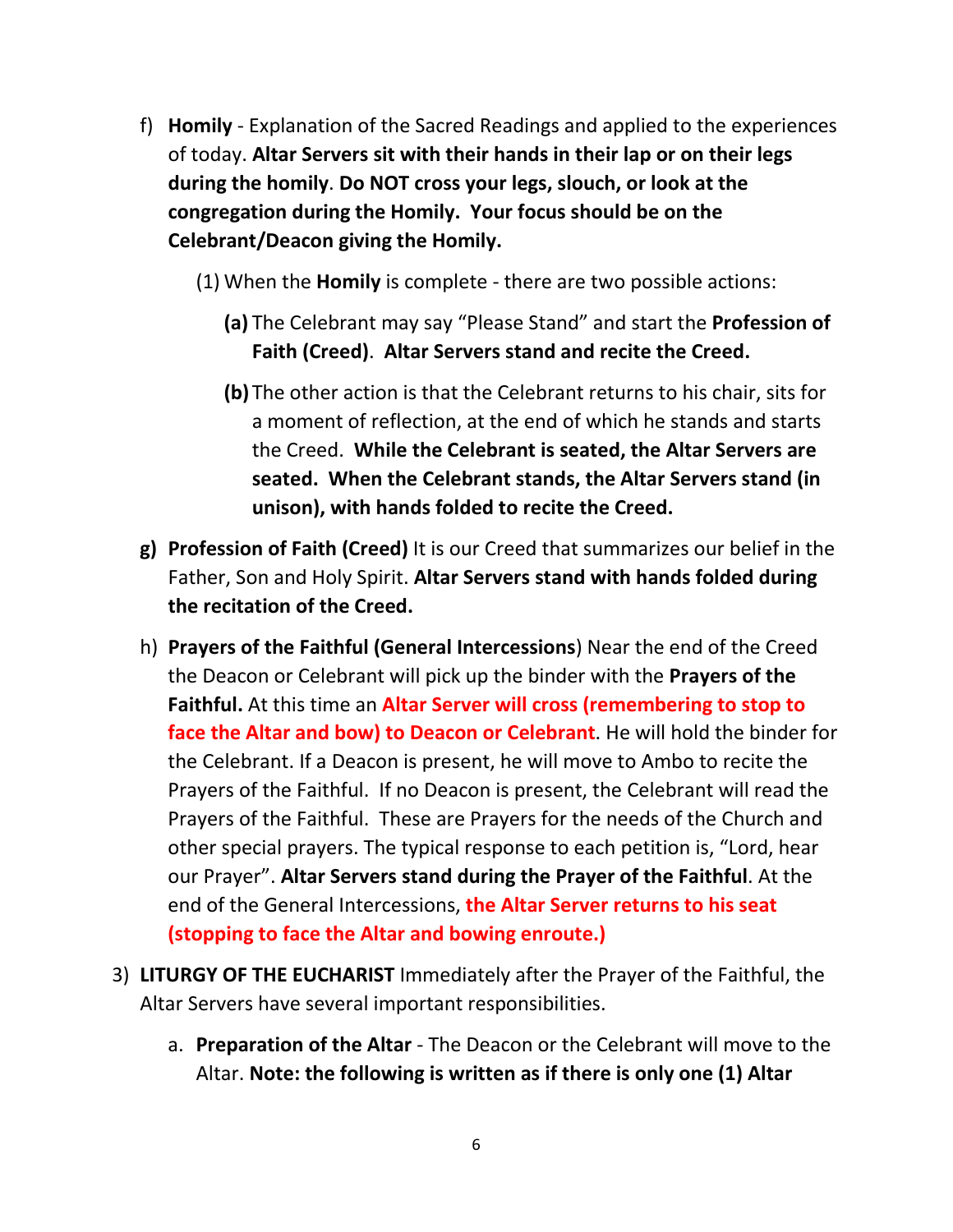**Server – if more than one Altar Server - the other Altar Servers assist as a team**. The Altar Server(s) will **(in order)**:

**(1)** Carry the **Roman Missal** and **its stand** from the **side table** to the Altar and place it on the left-hand side of the Altar (as you face the congregation).

**General Rule #5 - The Roman Missal and its stand (with one exception below) are the only items that an Altar Server places (and later removes) from the Altar WITHOUT handing (or being handed) it to/from the Celebrant/Deacon.** 

- (2) Bring the **Corporal** to the Altar and **hand** it to the Celebrant/Deacon.
- (3) Bring the **Celebrant's Chalice, Purifcator and Paten** set to the Altar and **hand** them to the Celebrant/Deacon.
- (4) Bring the other **Chalices/Communion Cups** (usually four, [4]) to the Altar and **hand** them to the Celebrant/Deacon.
- (5) Bring the **Purifcators** (usually four one for each Chalice) to the Altar and **hand** them to the Celebrant/Deacon.
- (6) **LEAVE the Cruet containing water on the Credence Table**.
- (7) Altar Servers, **except the Crucifer**, should take their seats and await the **Reception of the Gifts**.
- **b. Reception of the Gifts**
	- **1. The Crucifer will move from his/her position and proceed in front of the Altar (stopping to face the Altar/Tabernacle and bowing enroute to the Processional Cross). The Crucifer will remove the Processional Cross from its stand, reposition to the center aisle, facing the Altar/Tabernacle, perform a slight bow, turn and process to the back of the Church.**
	- **2. At the back of the Church the Crucifer will turn about and face the Altar and wait.**
	- **3. Once the collection is complete and the gifts are assembled in the back of the Church, the Celebrant will stand and move to the foot of the Sanctuary for the Reception of the Gifts.**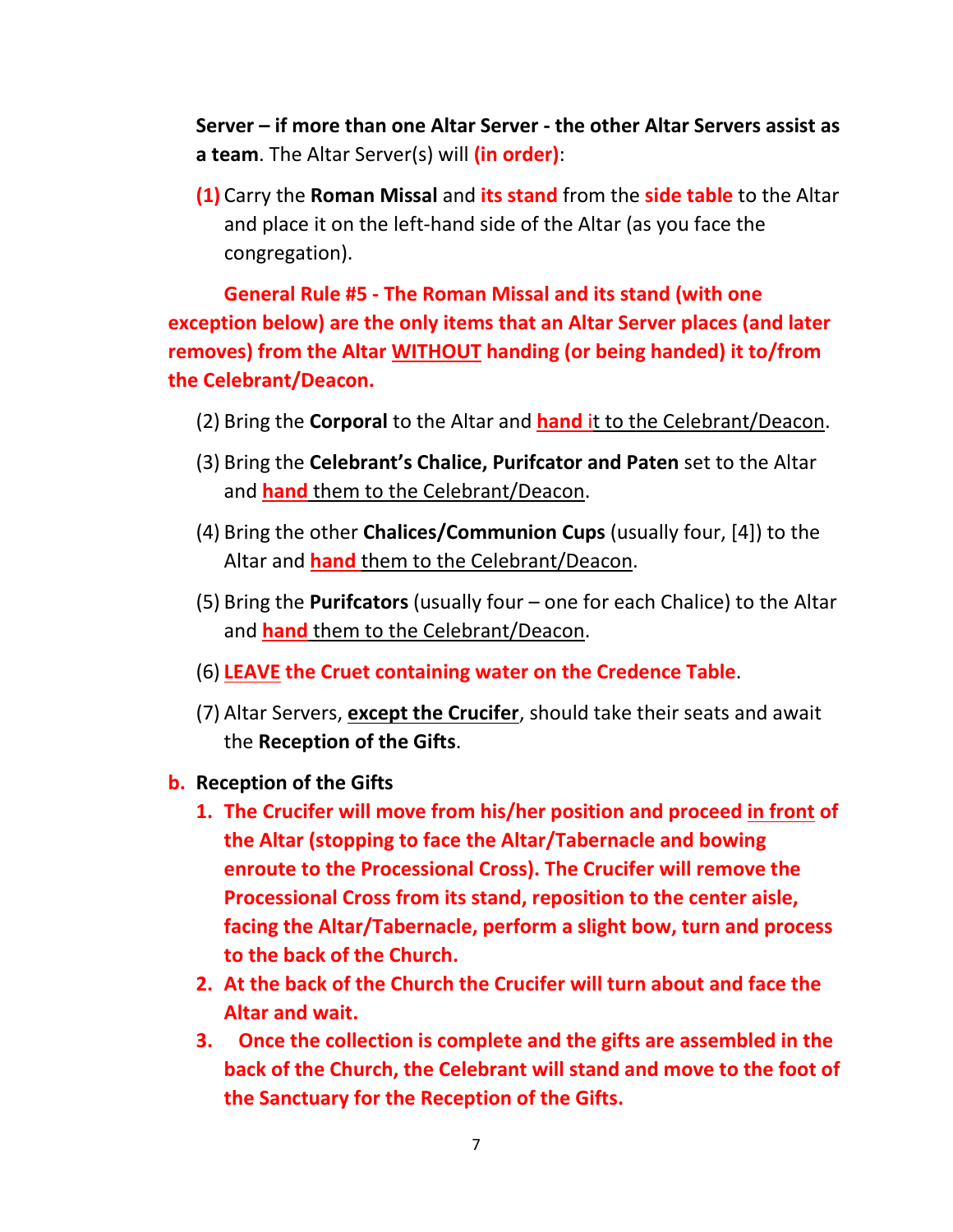- 4. When the Celebrant sees that the gifts are ready to process from the back of the Church to the front, he will stand up and move to the foot of the **Sanctuary** for the **Reception of the Gifts**.
- 5. The Altar Servers will likewise move to the foot of the **Sanctuary**.
- **6. The Crucifer will await until the Celebrant is in position and nods for the Crucifer to begin the procession.**
- 7. **The Crucifer will lead the procession of gifts to the Altar.**
- 8. **Once at the Altar, the Crucifer will pause, make a slight bow and move to the right side of the foot of the Sanctuary (in front of the Processional Cross stand).**

# **Note - The Crucifers does not Process for a Second/Special Collection**

- 9. The other Altar Servers will move directly past the Ambo to join the Celebrant at the foot of the **Sanctuary**.
- 10. **Normally**, the Celebrant receives the gifts and passes them either to the Deacon or directly to an Altar Server. If handed the **Offertory Basket,** an Altar Server immediately places it directly in front of the Ambo. Once done, the Altar Server returns to the foot of the **Sanctuary** to assist. As the gifts are handed to you, **hold them until the Celebrant has received them all**. At which time all will bow and, following the Celebrant, **hand them to the Deacon/Celebrant to place on the Altar**.

Note- if there is only one (1) **remaining** Altar Server and one (1) Celebrant, there may be too many gifts/items to hold/carry to the Altar in one trip. **DO NOT ATTEMPT TO CARRY MORE THAN TWO (2) ITEMS AT A TIME - MAKE TWO (or more) TRIPS**. Simply take what you are handed and place them on the right side of the Altar **(exception to General Rule #5)** and return to assist.

11. **The Flagon with the wine is taken back to the Credence Table**.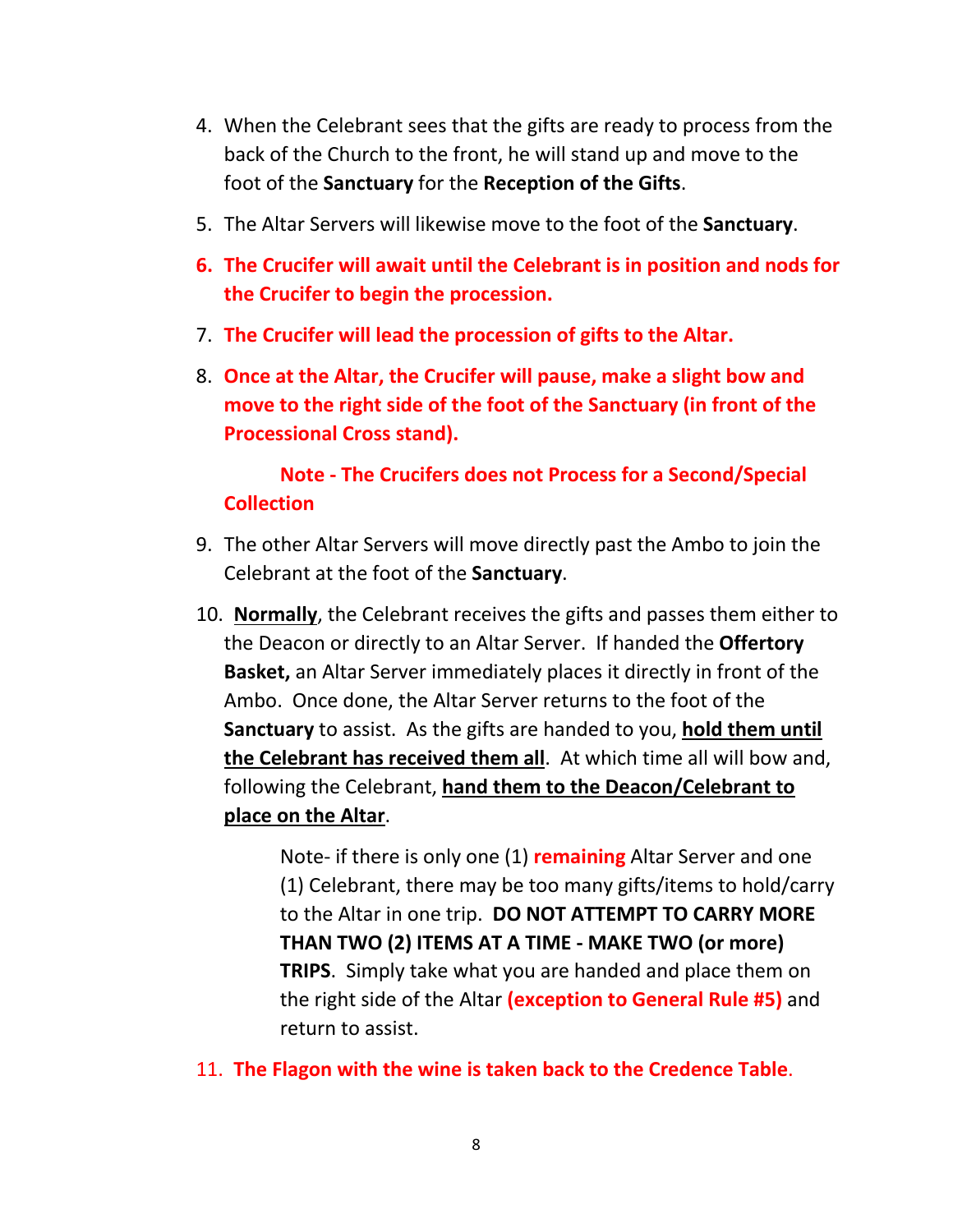- **12. Once all of the gifts have been received and the Celebrant/Deacon have moved to the Altar, the Crucifer will return the Processional Cross to its stand, moving in front of the Altar, stopping to face the Altar/Tabernacle and bowing enroute, return to his/her seat or assist as necessary.**
- **13.** Once all of the other gifts are on the Altar, the first two Altar Servers "free", immediately go to the **Credence Table**, **remove the stoppers** from the **Water Cruet and the Wine Flagon**. They return to the Altar together with the **Water Cruet and the Wine Flagon**. The **Water Cruet and the Wine Flagon** are held in the palm of the right hand with the handle facing the Deacon/Celebrant. The left hand is placed over the heart. **This movement requires two servers**. **Do not attempt to carry the Wine Flagon and Water Cruet at the same time.**

**General Rule #6 – "The Handle is not Yours!"** 

- **14. If only one Altar Server, the Celebrant/Deacon may direct you to place the Wine Flagon on the Altar or do it himself.**
- **15. If both the Water Cruet and the Wine Flagon are on the Credence Table, a single Altar Server will make two trips – first, with the Wine Flagon, then, when the Deacon/Celebrant is finished, return the Wine Flagon to the Credence Table and return with the Water Cruet.**
- **16.** The Deacon/Celebrant pours unconsecrated wine from the **Flagon** into the **Chalices/Communion Cups**. Normally, he hands the empty **Wine Flagon** back to the Altar Server. **If he sets the empty Wine Flagon on the Altar, you may pick it up**. Note: On occasion the Deacon/Celebrant may NOT use all the wine in the Flagon – as such it remains un-consecrated - return it back to the Credence Table. Then, he takes the **Water Cruet** from the Altar Server, adds water to the **Chalice** and returns the **Water Cruet** to the Altar Server. The Servers then bow to the Deacon/Celebrant and return the water cruet and **Wine Flagon** to the **Credence Table. The servers with the Water**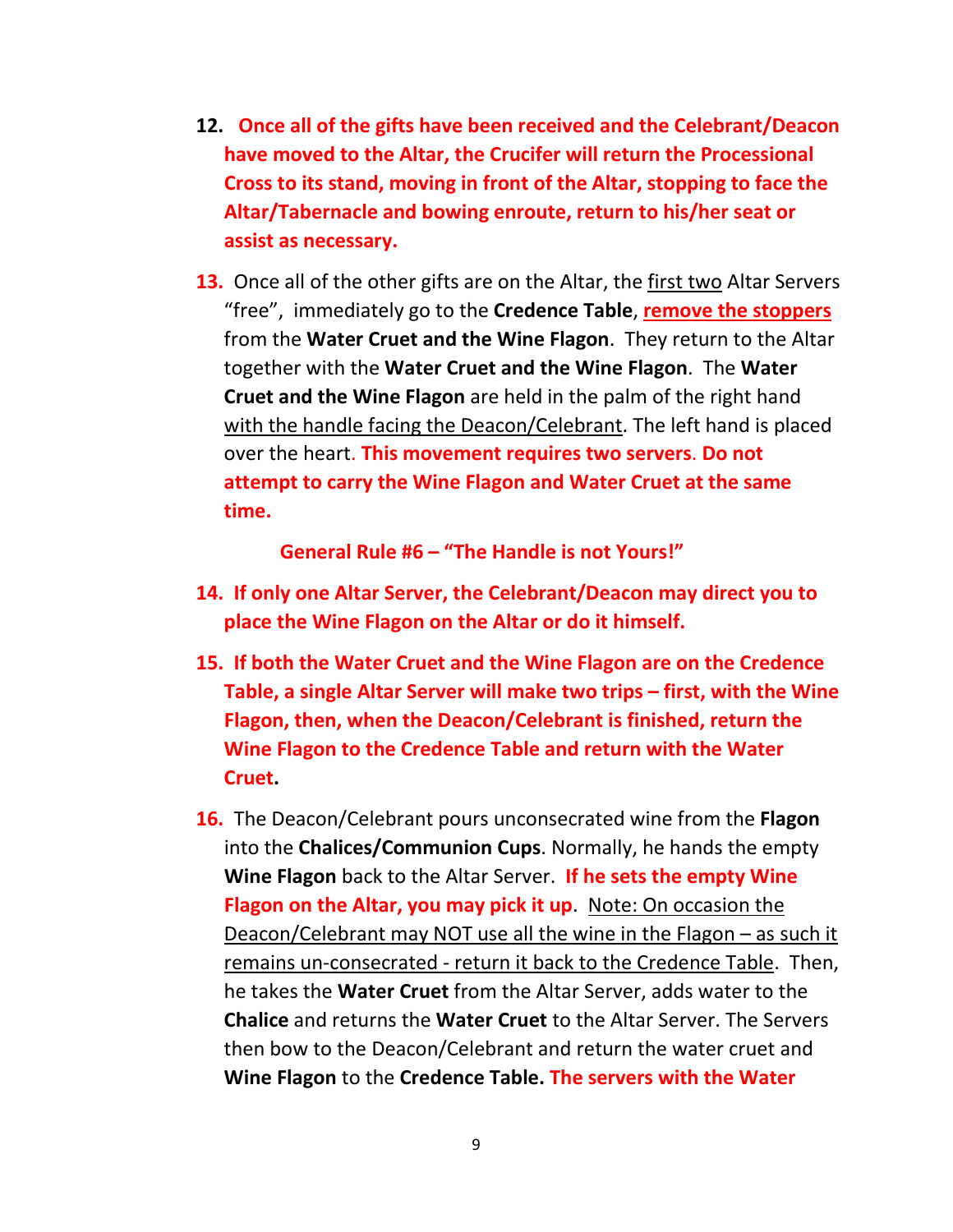# **Cruet and Wine Flagon work as a team, approaching and departing the altar in unison.**

- 17. If a Deacon is present, he will finish preparing the Altar for the Celebrant. If only a Celebrant, he will prepare the Altar. At the end of the Preparation, **one (1) or two (2) Altar Servers** (**No more than two (2) are needed)** go to the **Credence Table** and pick up the **Lavabo Bowl**, the **Water Pitcher** (or **Water Cruet** if no Pitcher is available) and proceed to the Altar.
- c. Washing of Hands:
	- (1) If only one (1) Altar Server, he/she picks up the **Finger Towel** and places it over his/her **left forearm**.
	- (2) Next, he/she picks up the **Lavabo Bowl** in one hand and the **Water Cruet/Pitcher** in the other and moves to the Altar.
	- (3) At the end of the Preparation of the Altar, the Celebrant will turn to face the Altar Server(s). He will place his hands over the **Lavabo Bowl** and the Altar Server will pour a small amount of water over his fingers. Then the Altar Server will turn slightly to offer the **Finger Towel** to the Celebrant.
	- (4) When the Celebrant's fingers are dry, he will return the **Finger Towel** to the Altar Server's forearm.
	- (5) The Altar Server bows and returns these items to the **Credence Table.**
	- (6) After which he/she moves to his or her chair.

**Note - if there are two (2) Altar Servers, one Altar server takes the Lavabo Bowl and Water Cruet/Pitcher. The other Server takes the Finger Towel. Once the Celebrant has washed his hands the Altar Server opens the Finger Towel, so the Celebrant can dry his fingers.** 

d. **Eucharistic Prayer** – Bread and wine become the Body and Blood of Christ. There are various Eucharistic Prayers. The parts of the Eucharistic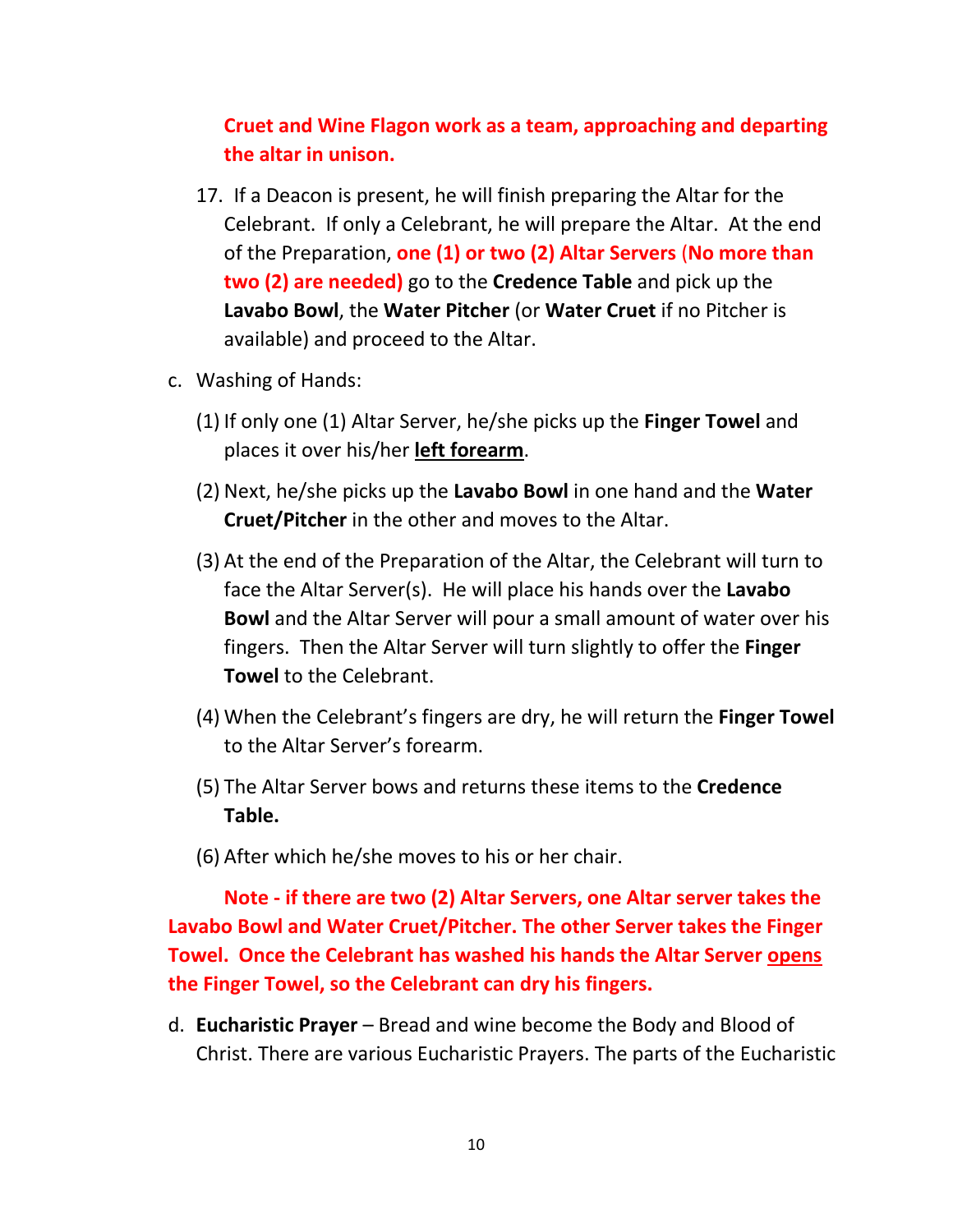Prayer are: The Preface, The Sanctus, The Consecration, the Memorial Acclamation, and The Great Amen.

- (1) **Preface of the Eucharistic Prayer All are Standing with hands folded.**
- (2) **Sanctus (Holy, Holy, Holy) – The Sanctus is sung or said. After the Sanctus The Altar Servers kneel with their hands folded in prayer.**

Note – **Altar Bells** - If they are not already in position, the Altar Server who will ring the bells moves them, with the cushion they rest on, next to him/her.

- (3) **Consecration**  The Altar Server with the bells needs to be especially observant of the Celebrant. The ringing of bells occurs at different times depending on which of the four (4) Eucharistic Prayers is used.
	- **(a)** The first ringing (single ring) of bells occurs when the Celebrant extends his hands, palms down, over the unconsecrated bread and wine. **Note – be careful, the bells are NOT rung when the Celebrant makes the sign of the cross over the bread and wine.**
	- **(b)** The second and third ringing of the **Altar Bells** is when the Celebrant elevates (raises) the Host and Chalice. **The Altar Server rings the bells three short times at the top of the elevation, NOT while the Celebrant is in the process of raising the host or chalice.**
- **(4)** The Mystery of Faith –
- **(5) Amen -**
- e. **Communion Rite –**
	- (1) **Lord's Prayer - All (Altar Servers) stand with hands folded**. It begins with The **Our Father (Lord's Prayer)**. **Altar Servers DO NOT HOLD HANDS during the "Our Father**" - they fold their hands for entire Our Father.
	- (2) **Exchange of Peace** The "Our Father" is followed by **Exchange of Peace** (**The Sign of Peace) –** where the people greet each other in the Lord's name.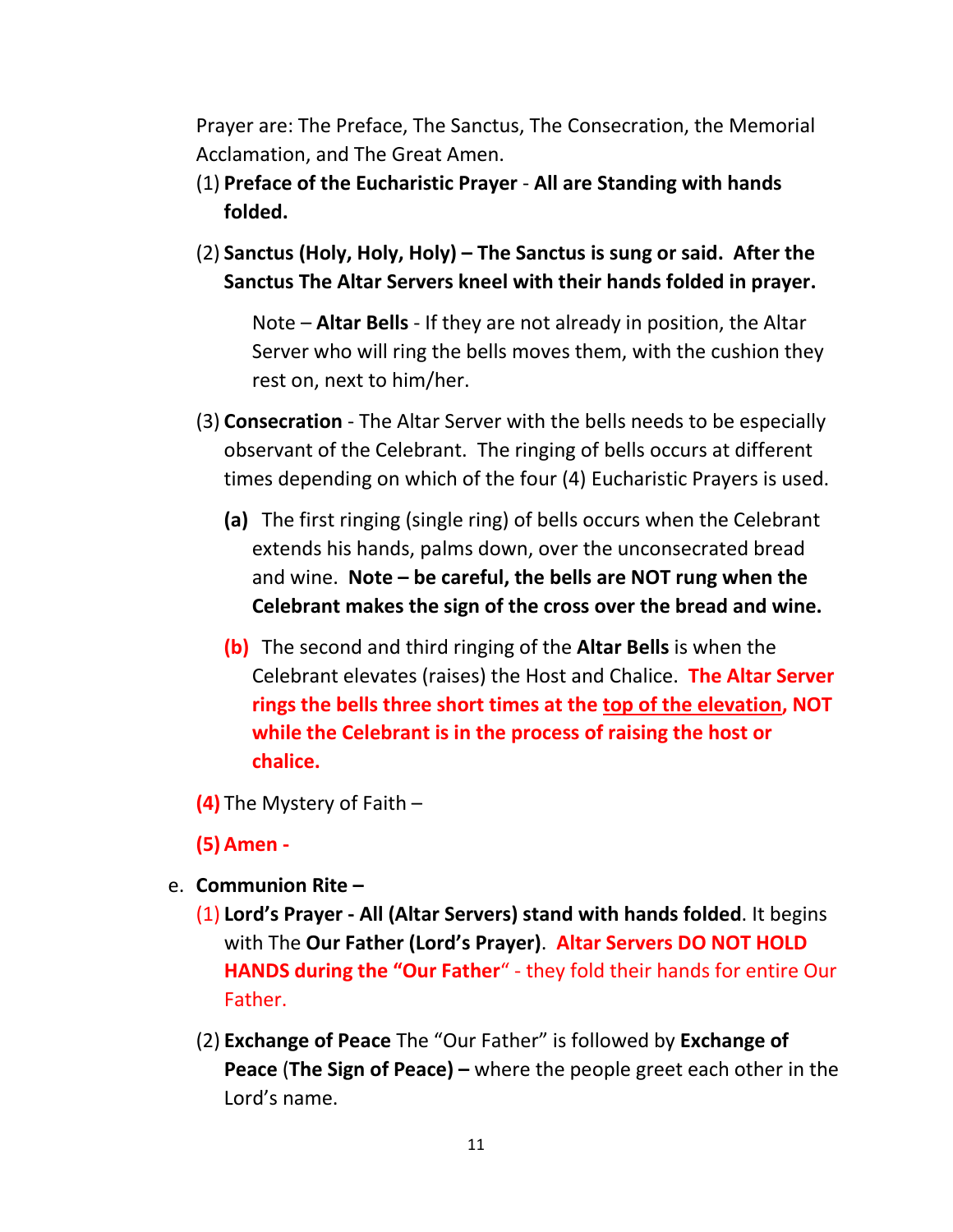- (a) The Celebrant will exchange the **Sign of Peace** with the Altar Servers.
- (b) Then they can exchange the **Sign of Peace** with each other and return to their position. **Altar Servers should refrain from waving to parents and/or friends in the congregation. Altar Servers do NOT leave the Sanctuary to give the Sign of the Peace to anyone else**.
- f. **The Lamb of God** The **Sign of Peace** ends when The **Lamb of God** begins. **After the Lamb of God all (Altar Servers) kneel**.
	- (a) While the **Lamb of God** is being sung or recited, the Celebrant/Deacon goes to the **Tabernacle** to retrieve the main **Ciborium**.
- g. **Holy Communion** After the **Celebrant** communicates, the **Altar Servers should move to a position on the side of the Altar to receive Holy Communion**. The Celebrant and Deacon will distribute the Eucharist to the Altar Servers and the **Extraordinary Ministers of the Holy Communion (EMHC)**.
	- **(a)Once the Celebrant/Deacon and the EMHCs have moved to distribute the Eucharist to the congregation, one Altar Server removes the Roman Missal and its stand from the Altar. They returned to the small table next to the Altar Server Chair.**
	- **(b) Do NOT remove the Corporal or Celebrant Chalice/Paten set**.
	- **(c) Altar Servers return to their places and kneel with hands folded.**
- h. **Post Communion Responsibilities** When the Celebrant returns to the Sanctuary after distribution of Holy Communion, he (or the Deacon) returns the **Ciborium** to the **Tabernacle, opens the door, Genuflects** and closes the door.
	- (1) At this point the **Altar Servers should stand with hands folded and be ready to assist with the removal of items from the altar.**
	- (2) One Altar Server immediately goes to the **Credence table**, removes the stopper from the **Water Cruet**, and returns to the Altar with the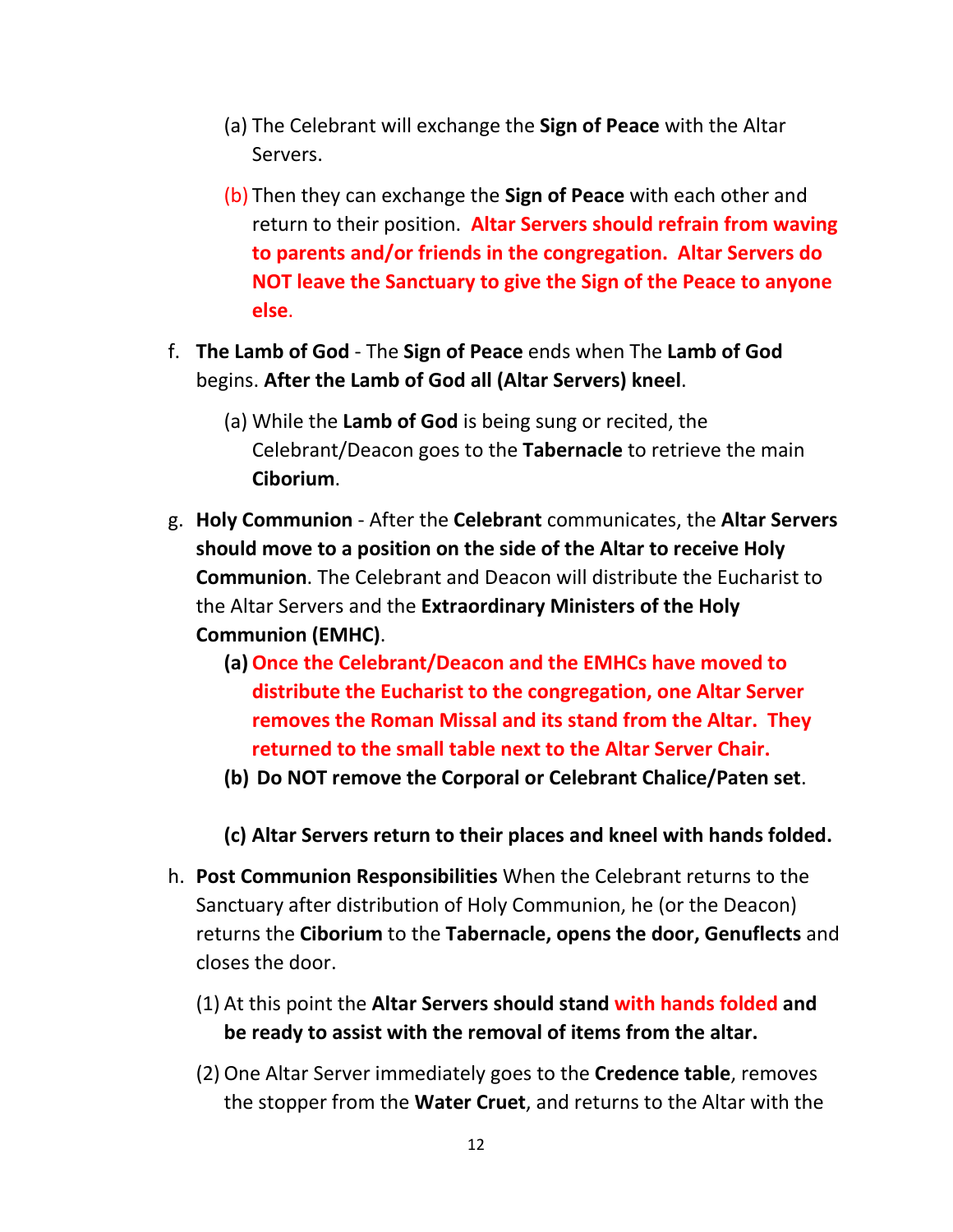**Water Cruet**. The server stands at the side of the Altar. The water is needed for the purification (cleaning) process of the **Sacred Vessels**. The Celebrant may have you pour water into the Celebrant's **Chalice**.

- (3) Return the **Water Cruet** to the **Credence Table and replace the stopper**.
- (4) Then the Altar Servers should stand at the side of the Altar and, if more than one Altar Server, working as a team, accept the items that the Celebrant will hand you and return them to the **Credence Table**. Do not remove items from the altar unless they are **handed to you or you are instructed to do so**.
- (5) Normally, the last items to be removed from the Altar will be the **Celebrant's Chalice, Purifcator, Paten, Pall and Corporal**. The Altar Server should step forward and take them from the Celebrant. Hold them with one hand by the node on the **Chalice** and place your other hand flat on the **Corporal** (so the stack of **Sacred Objects** is secure). Return them to the **Credence Table** and take your seats.
- (6) Meanwhile, the Deacon will be at the Credence Table Purifying (cleaning) the other Sacred Objects. Once he is done he will return to his seat.
- **(7) Altar Servers NOT actively engaged in clearing the Altar should kneel until the LAST of three things happen;**

**1) The Ciborium is returned to the Tabernacle (in some Churches processed out of the Church to another location);** 

**2) The Celebrant is finished purifying his Chalice, Paten and the set (with Pall and Corporal) have been removed from the Altar and he takes his seat;** 

**3) The Deacon (Celebrant, if no Deacon is present) is finished purifying the Sacred Objects on the Credence Table/Altar and returns to his seat.** 

**i. Prayer after Communion** – When the Celebrant and Deacon stand for the Prayer after Communion, the Altar Server closest to the **Roman**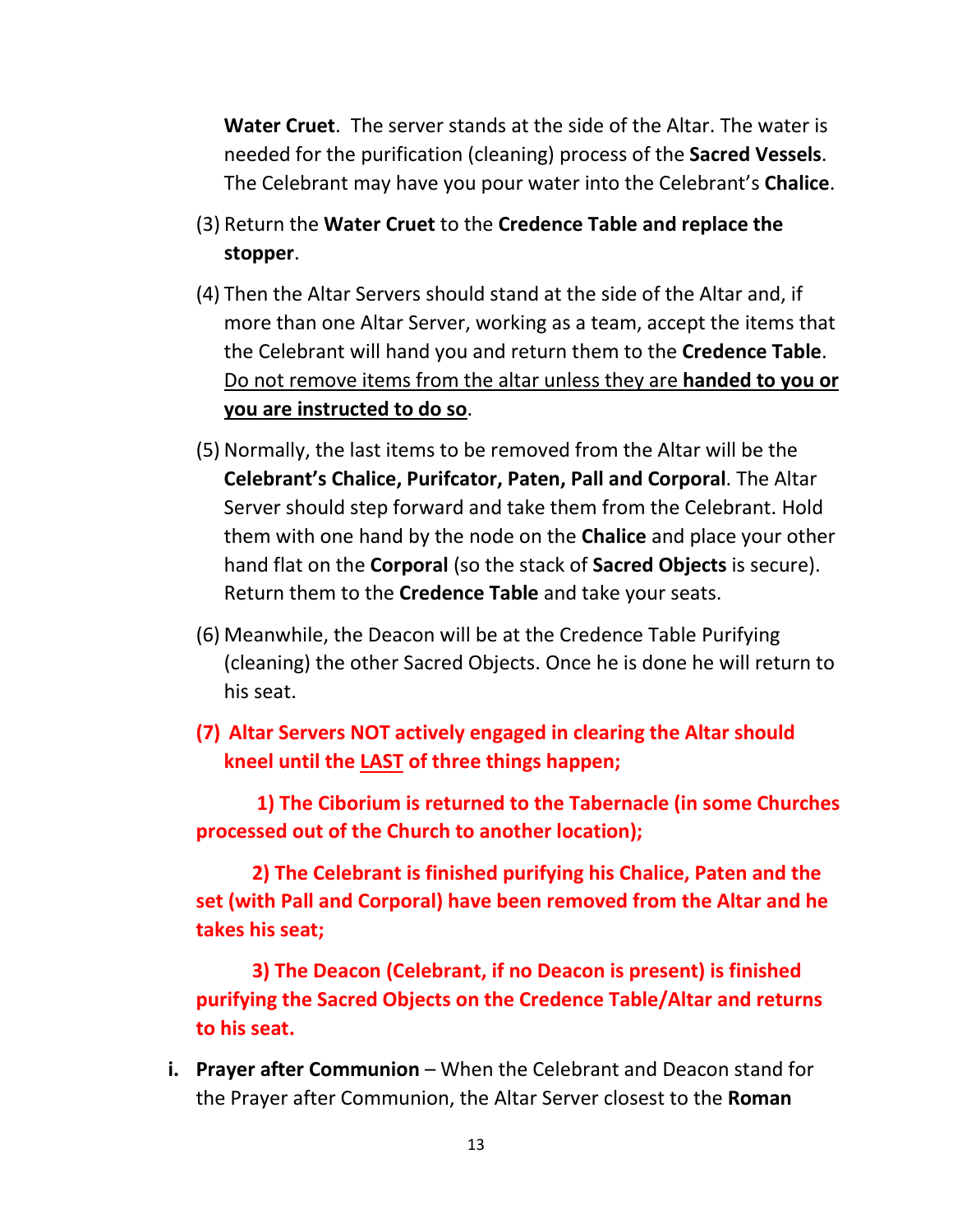**Missal** brings the **Roman Missal** (stopping to face the Altar and bowing) to the Deacon and holds it while the Celebrant reads the Closing Prayer. **All (Altar Servers) are standing.**

**(1) When the Celebrant is done (he will generally close the Roman Missal), return to your seat (stopping to face the Altar and bowing enroute)** and place the **Roman Missal** on the small table.

#### 4) **CONCLUDING RITES**

- a) Any general announcements are made by the lector or Celebrant at this time.
- b) **Final Blessing** This may be simple or solemn. If simple, the Celebrant may elect NOT to use the Roman Missal. If solemn, the Crucifer will be asked to continue holding the **Roman Missal**. Respond to the blessings with "Amen".
- c) **Dismissal -** The deacon dismisses the congregation.
- d) **Recessional**
	- (1) The Crucifer retrieves the Processional Cross by walking IN FRONT OF THE MAIN ALTAR (not between the Main Altar and the Tabernacle). **As the Altar Server passes IN FRONT of the Main Altar, he pauses, faces and bows to the Altar/Tabernacle)** and goes to the foot of the Sanctuary and stands facing the **Tabernacle** at the foot of the Sanctuary.
	- (2) The two (2) **Candle Bearer**s secure the candles and move to the foot of the **Sanctuary,** facing the **Tabernacle**. Leave the center space open. The Celebrant, Deacon and other Altar servers will move to the foot of the Sanctuary.
	- **(3) The Recessional Hymn -** The Celebrant generally waits for the first verse of the Recessional Hymn to conclude before he genuflects and turns to face the people. The Recessional starts to form. Altar Servers holding items (Reminder - Thurifer, Processional Cross, Candles Bearers) do NOT Genuflect. **If an Altar Server is not holding an item he or she should Genuflect.)**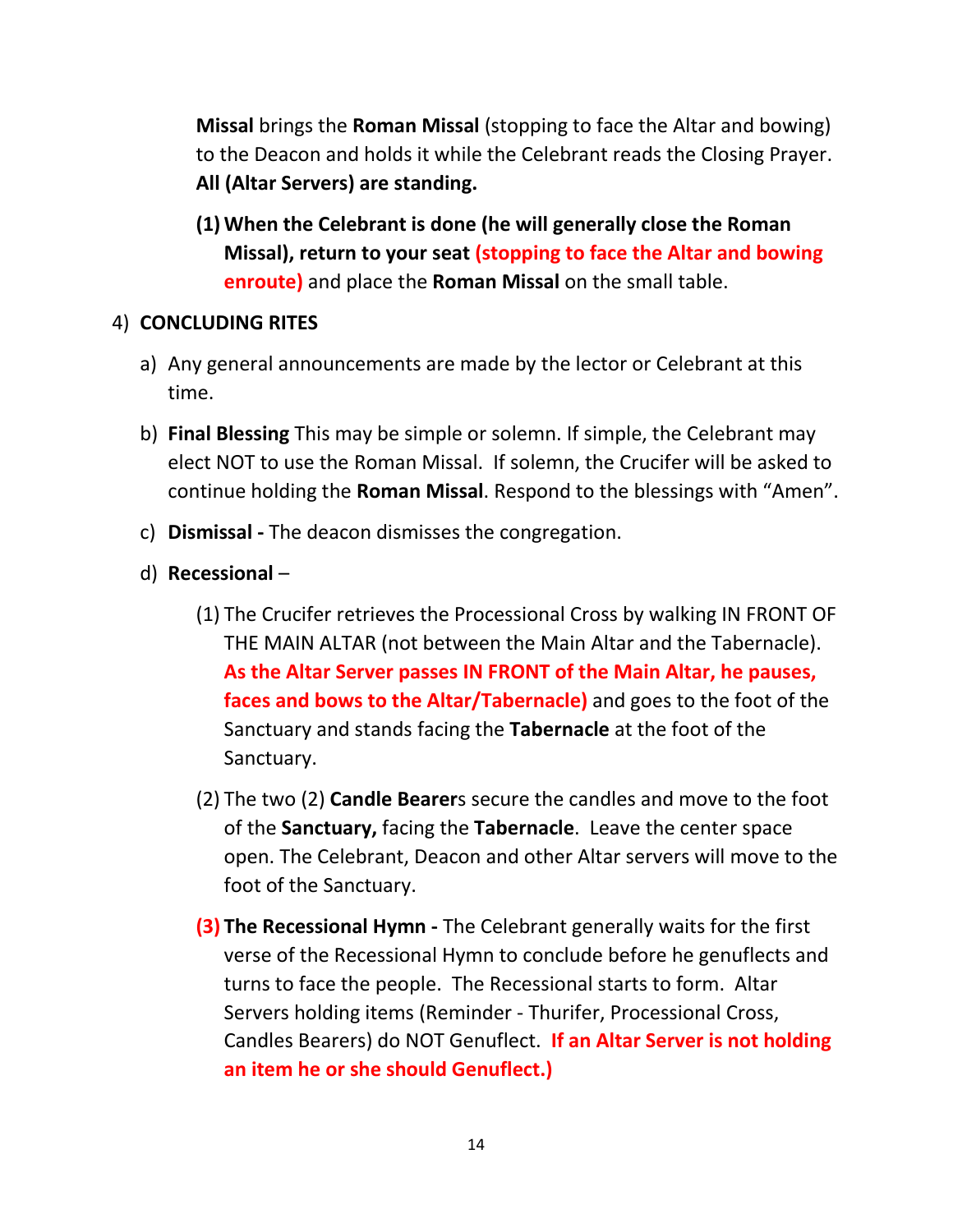- (4) The order of the recessional is the same as the entrance procession. Thurifer (if used), Crucifer, Candle Bearers **(flanking the Processional Cross)**, any additional Altar Servers, Lector(s), Deacon, Celebrant, Bishop (if the Celebrant)
- (5) **NEW -** The Crucifer and Candle Bearers will continue to process through the back of the Nave, into the Narthex (lobby).

**Note - Be careful with the Processional Cross, so it does not hit the door frame entering the Narthex or the ceiling Narthex. (The ceiling in the Narthex is lower than that of the Church).** Move approximately half way into the Narthex, stop, turn and face the Celebrant.

- (6) The Celebrant will say "*Pro sit...*" in Latin ("**May it [the Mass] be for your benefit"**)
- (7) The servers respond in Latin "*Et Omnibus et singulis*." ("**For all and each [person]"**.) (et OM-nee-boos et SING-oo-lees).
- **(8)** The Altar Servers return to the Altar down the side aisles. **Do not run down the aisles.**
	- (a) The Crucifer returns the **Processional Cross** to its stand.
	- (b) The other Altar Server enters the Sacristy and picks up the **Candle Extinguisher** from the closet.

#### **General Rule #7 - NEVER BLOW OUT THE CANDLES**

- a. It looks terrible;
- b. You run the risk of blowing melted candle wax on the Altar Cloth.
- c. Always use the snuffer.
- d. Do not rush just put it bell over the candle and let it snuff out naturally**.**
- e. Remember this is AFTER the Mass has ended, therefore you should bow when passing in front of the **Tabernacle** when extinguishing the candles.